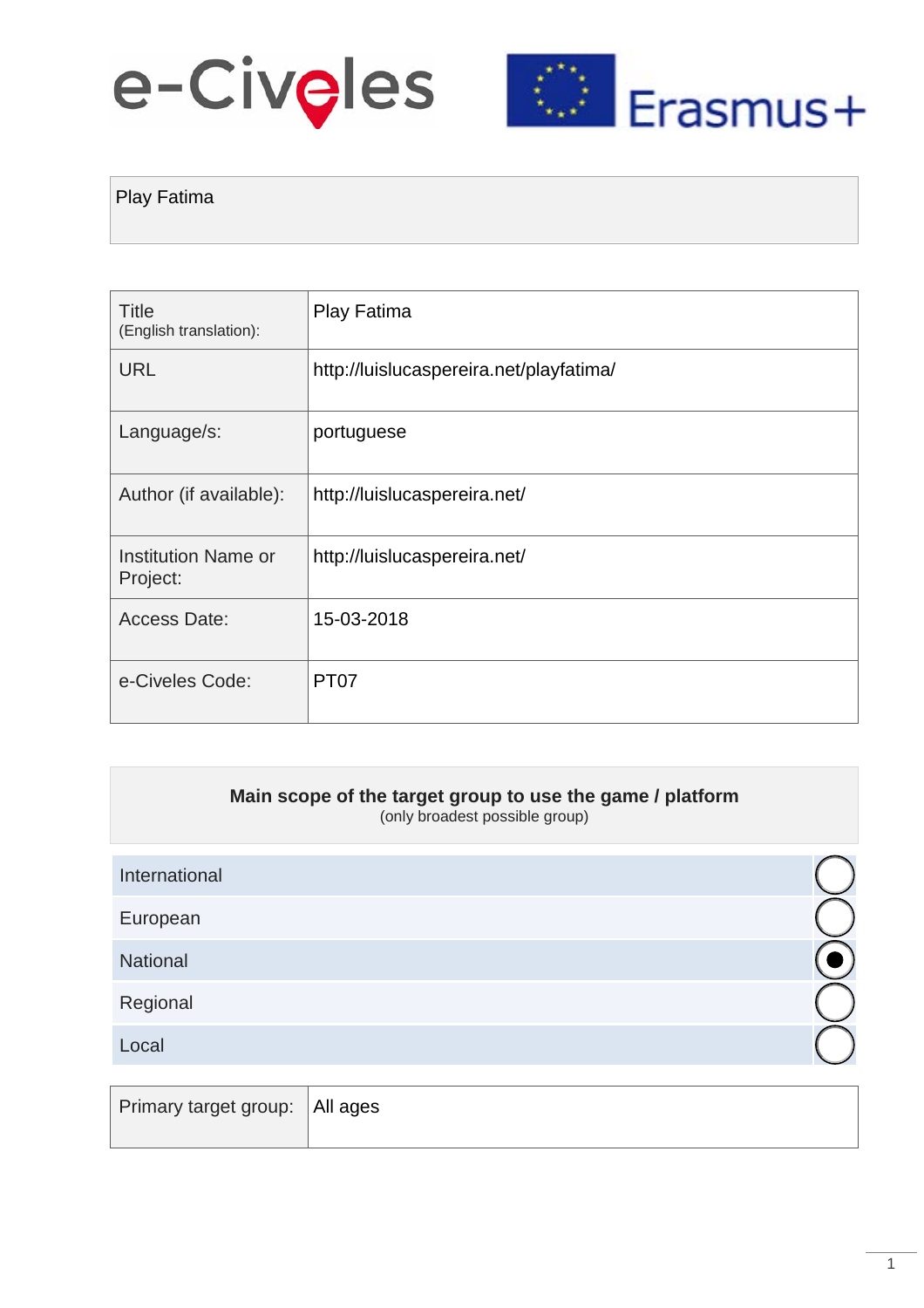



✔

✔

✔

✔

#### **Purposes of the game / e-platform**

(one or more)

| Improving digital competences        |  |
|--------------------------------------|--|
| Improving (inter) cultural awareness |  |

Gaining geospatial / geographical competences

Learning a language

Improving cognitive functions / brain training

Promoting awareness to immigrants

#### **Summary of the game**

The fourth secret was delivered in a Portuguese videogame.

The word of God:

«In 1927 a group of Sheppard was guarding dangerous sheep. Their code names were Jacinta, Lucia and Francisco. Suddenly an event that would shake the structure of the universe as we know it… comes an exonerable entity that request constant devotion… Our Lady, mother of INRI.

The mission was just one: "Pray for me and do not let scape the animals". As it was said it was made.

The player in the character of Shepperd Lucia should follow the orders of Our Lady. The game is fun, with music of Schubert and liturgic music. Reccomended to all religions.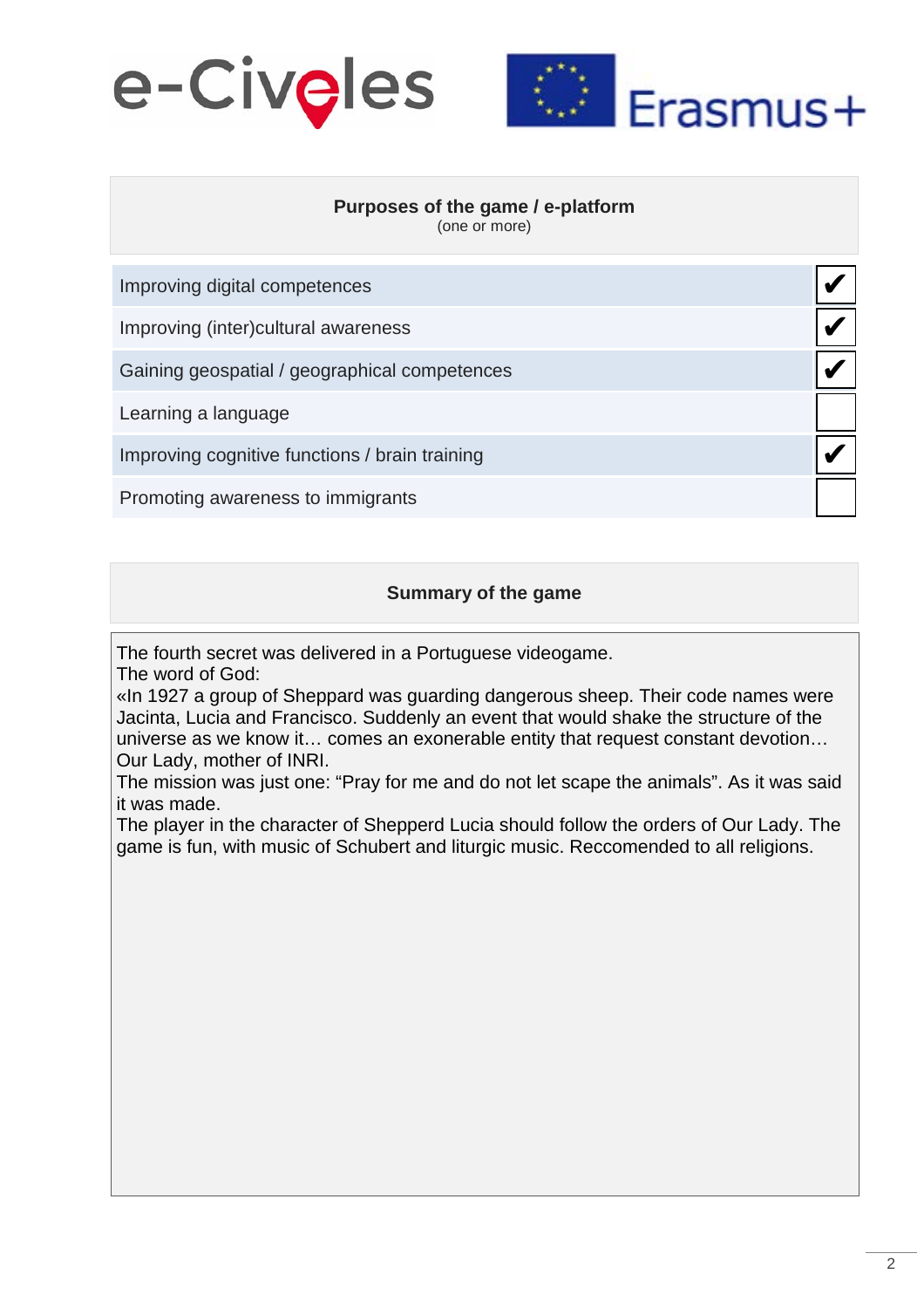



### **Technical issues**

|                                                               | yes | no |
|---------------------------------------------------------------|-----|----|
| <b>Registration required</b>                                  |     |    |
| Standalone application / must be installed                    |     |    |
| Playable directly in a browser. If yes, which one?            |     |    |
|                                                               |     |    |
| Browsers have permission to execute Adobe Flash               |     |    |
| Additional software needs to be installed. If yes, which one? |     |    |
|                                                               |     |    |
| Available for free                                            |     |    |

## **Highlights**

(remarkable aspects related to this game that should be mentioned)